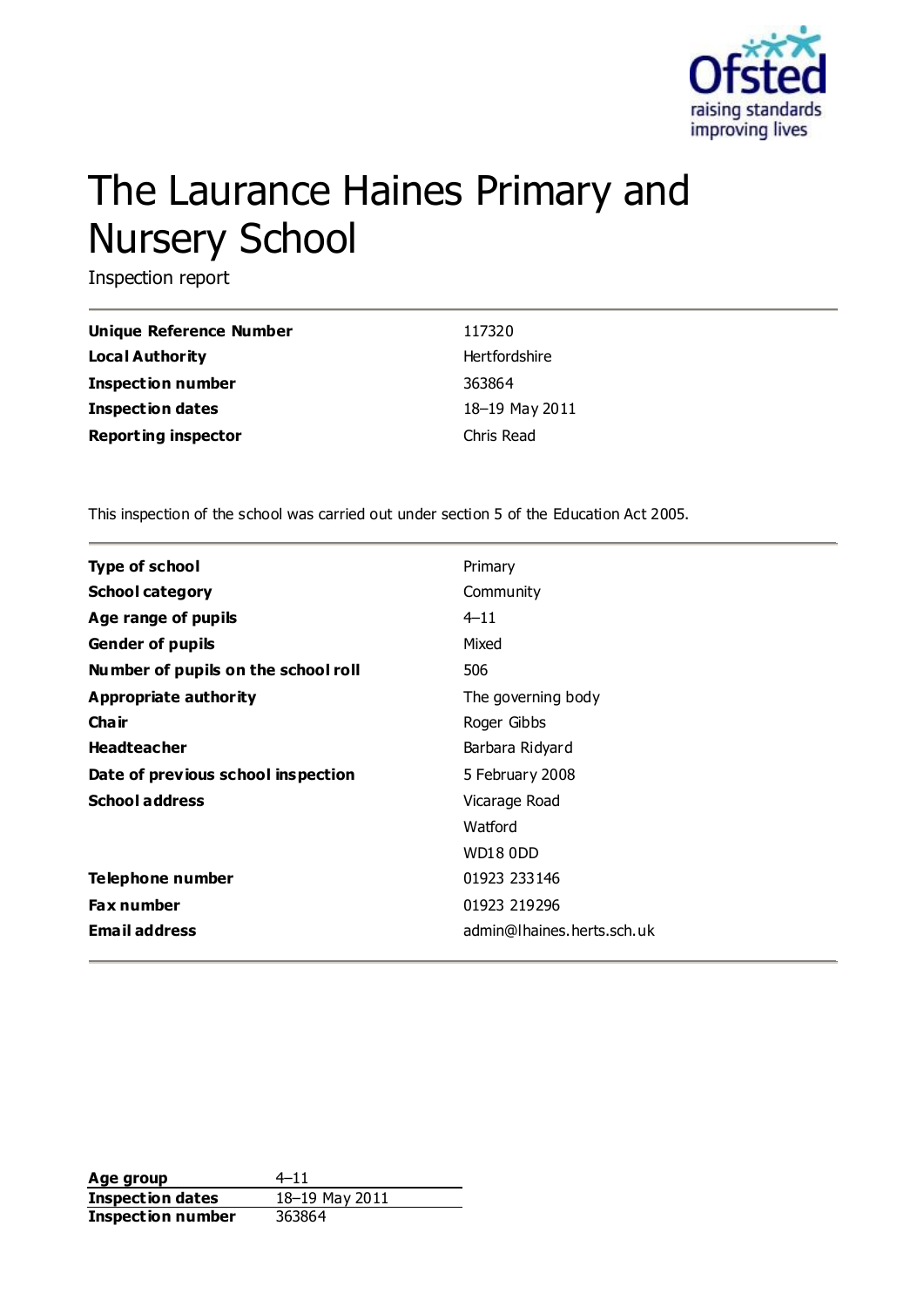The Office for Standards in Education, Children's Services and Skills (Ofsted) regulates and inspects to achieve excellence in the care of children and young people, and in education and skills for learners of all ages. It regulates and inspects childcare and children's social care, and inspects the Children and Family Court Advisory Support Service (Cafcass), schools, colleges, initial teacher training, work-based learning and skills training, adult and community learning, and education and training in prisons and other secure establishments. It assesses council children's services, and inspects services for looked after children, safeguarding and child protection.

Further copies of this report are obtainable from the school. Under the Education Act 2005, the school must provide a copy of this report free of charge to certain categories of people. A charge not exceeding the full cost of reproduction may be made for any other copies supplied.

If you would like a copy of this document in a different format, such as large print or Braille, please telephone 0300 123 4234, or email **[enquiries@ofsted.gov.uk](mailto:enquiries@ofsted.gov.uk)**.

You may copy all or parts of this document for non-commercial educational purposes, as long as you give details of the source and date of publication and do not alter the documentation in any way.

To receive regular email alerts about new publications, including survey reports and school inspection reports, please visit our website and go to 'Subscribe'.

Royal Exchange Buildings St Ann's Square Manchester M2 7LA T: 0300 123 4234 Textphone: 0161 618 8524 E: **[enquiries@ofsted.gov.uk](mailto:enquiries@ofsted.gov.uk)**

W: **[www.ofsted.gov.uk](http://www.ofsted.gov.uk/)**

© Crown copyright 2011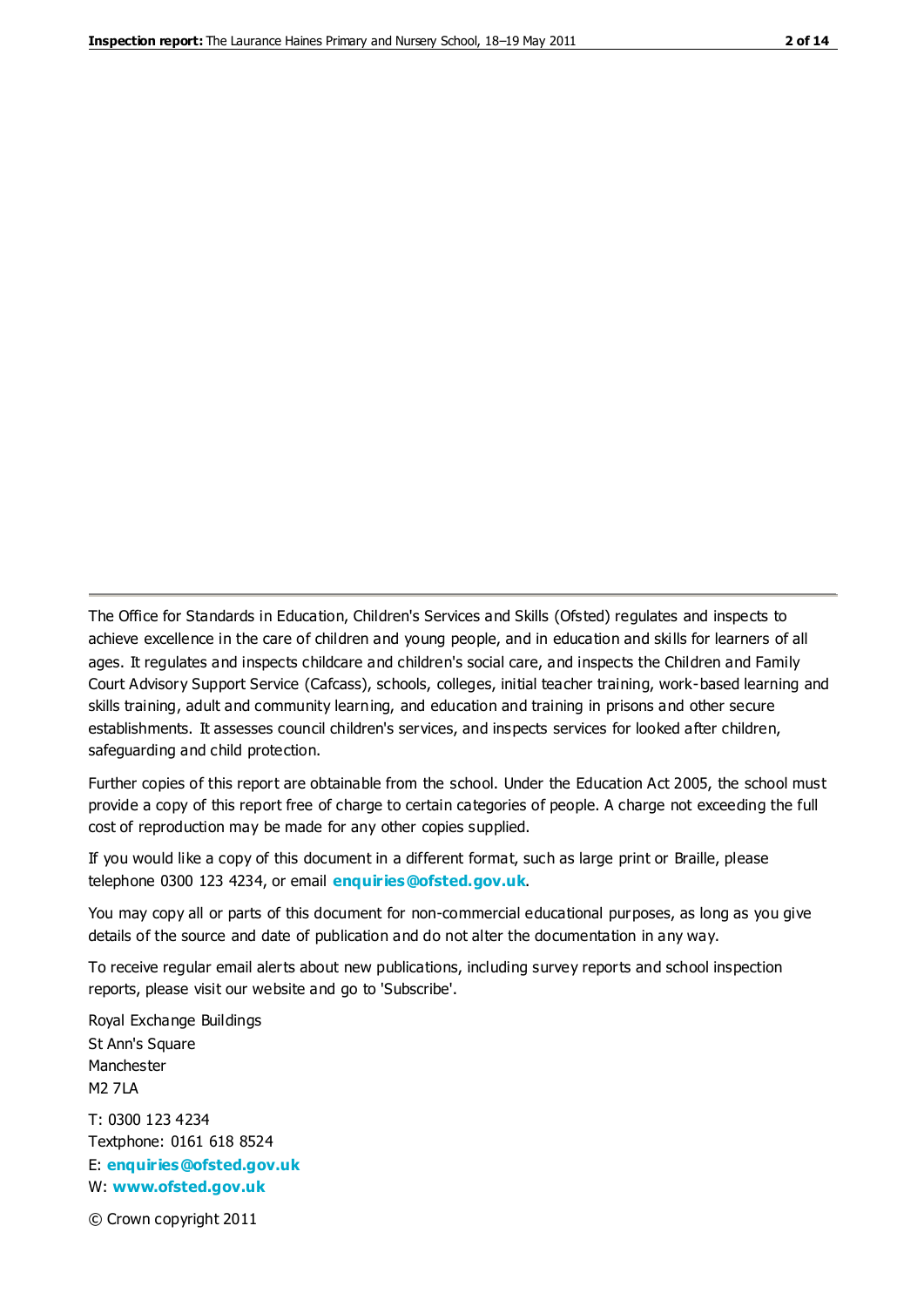# **Introduction**

This inspection was carried out by four additional inspectors. Inspectors observed 17 teachers and 20 lessons. Meetings were held with pupils, staff and representatives from the governing body. Brief meetings were held with a small number of parents and carers and external support agencies. Inspectors observed the school's work, and looked at its self-evaluation, improvement plan, monitoring reports and various policies. Inspectors also analysed 190 parental and carers' questionnaires, 100 pupil questionnaires and 44 staff questionnaires.

The inspection team reviewed many aspects of the school's work. It looked in detail at a number of key areas.

- The extent to which strategies to improve teaching have contributed to raising attainment, particularly for boys in Key Stage 1.
- How much impact the recently restructured senior leadership team is having on improving rates of progress for groups of pupils.
- $\blacksquare$  How well the school manages the induction of pupils, particularly those who speak English as an additional language, to ensure they make at least satisfactory progress.

# **Information about the school**

This is a large primary school serving a culturally diverse community. Children join the Early Years Foundation Stage in one of two Nursery classes. Nearly 80% of pupils come from minority ethnic groups, the largest of which has Pakistani origins. Two thirds of the pupils speak English as an additional language, although very few are at the early stages of learning English. The proportion of pupils who arrive or leave part-way through their primary school education is above that found in most other schools. The proportion of pupils known to be eligible for free school meals is above average. The proportion with special educational needs and/or disabilities is average. Since the last inspection, there have been a substantial number of changes to staffing. The school has recently attained the National Healthy School Award status and received the Eco-Schools' Silver Award.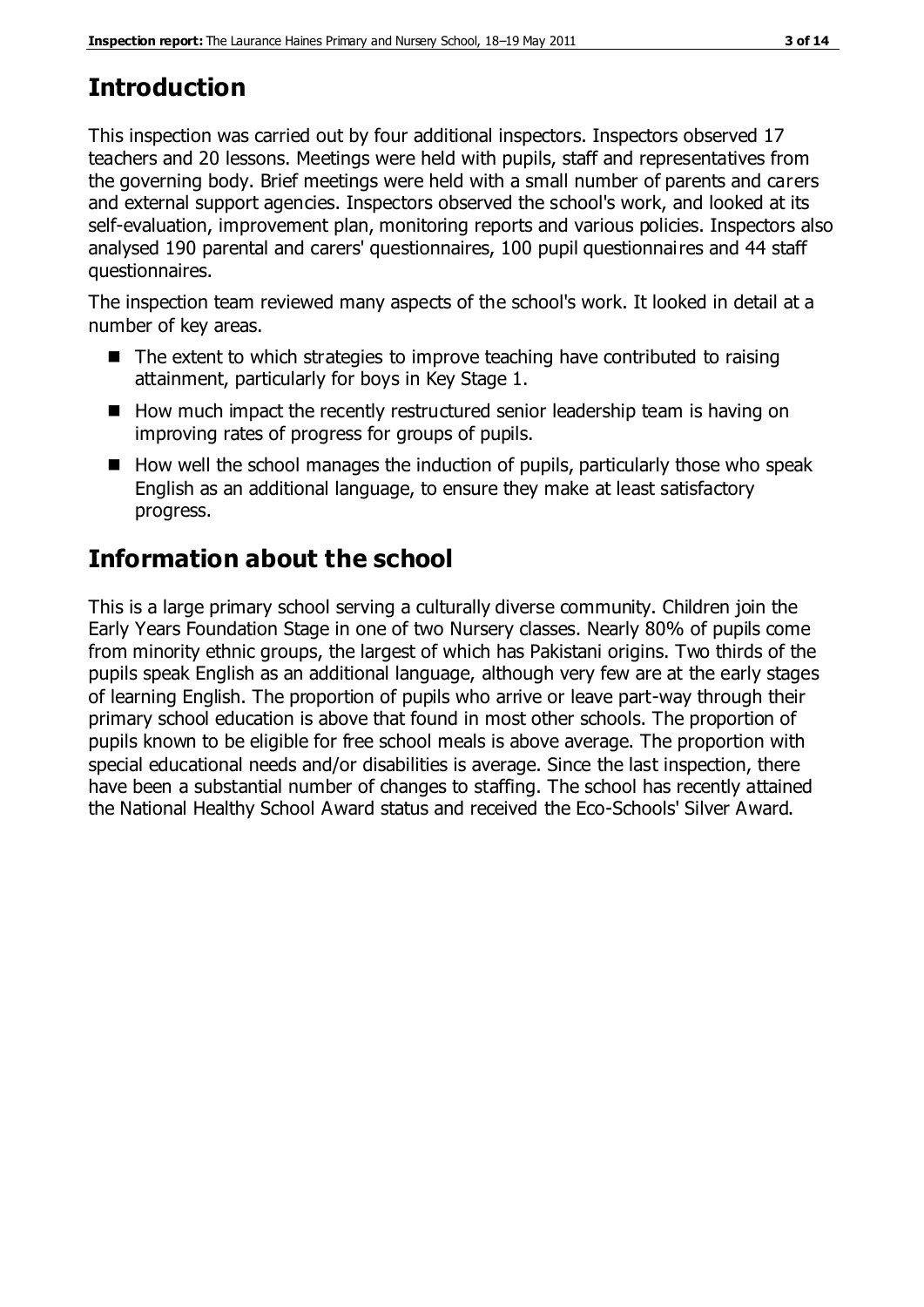# **Inspection judgements**

| Overall effectiveness: how good is the school?  |  |  |
|-------------------------------------------------|--|--|
| The school's capacity for sustained improvement |  |  |

## **Main findings**

This is a good school. It has a number of strengths including pupils' understanding of healthy lifestyles and their contribution to the community, which are both outstanding. The focused and supportive leadership of the headteacher has helped the school to achieve good outcomes for pupils through a period of staffing changes. Staff are committed to contributing to the caring environment. The school knows itself very well. It can identify strengths, but is also very clear about what the priorities are for further improvement. The school can demonstrate where it has made improvements, not least in attainment and the quality of education it provides. With detailed improvement plans in place, the capacity for sustained improvement is good.

Achievement is good so that pupils' attainment levels are lifted to average by the end of Key Stage 2. At Key Stage 1, there has been an increase on previous years in the proportion of pupils who have reached the higher Level 3 or above. In addition to their academic progress, pupils develop good moral understanding and social skills, meaning that they behave well and are able to interact well with each other.

The school actively promotes the importance of leading a healthy lifestyle, leading to outstanding outcomes. Pupils fully understand the need to eat healthily and to take regular exercise. In addition to developing teamwork skills through sport, there is an extensive range of opportunities for pupils to take on responsibility around the school. Pupils' excellent health awareness and community contributions are reflected in the awards held by the school. Assemblies are used very well to develop the strong sense of community in the school and to allow pupils to reflect on significant issues.

There is evidence of outstanding teaching within the school, but most lessons are of a good quality. Where teaching is at its best, planning is closely matched to pupils' needs and pupils' thinking and learning are extended with the help of incisive questioning. Such good practice is not fully consistent and the school is working to share expertise and spread best practice. Senior leaders are supporting staff to make better use of assessment information. Recent work to improve the curriculum has helped increase the interest and enthusiasm of pupils. All pupils are well cared for and this is a very important aspect of the school. Arrangements to support pupils whose circumstances may make them vulnerable are well established and staff are alert to any pupil who may require additional support. Safeguarding is given a high priority and all statutory requirements are met.

The governing body plays an active role and has a good understanding of the performance of the school. Partnerships with other agencies are effective because the school is committed to seeking additional support for pupils to advance their learning and well-being. The school has an extensive range of methods to communicate with and involve parents and carers. The recently formed leadership team take on their roles with great enthusiasm and commitment. They are having an impact on improving rates of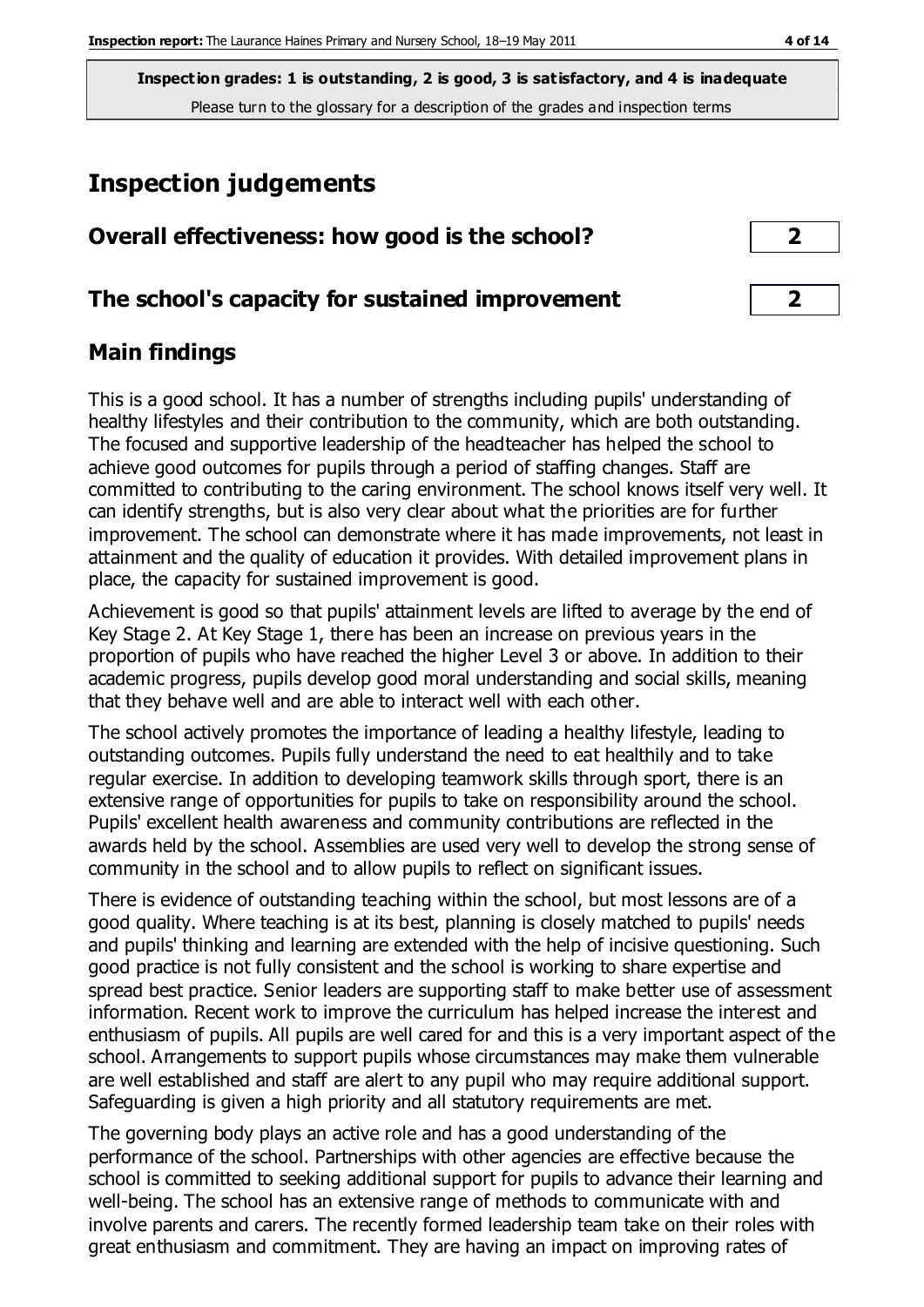progress. However, they recognise that their monitoring and evaluation procedures are not sharp enough to ensure a more rapid pace to change.

## **What does the school need to do to improve further?**

- Improve the quality of teaching and learning so that 90% is good or outstanding by February 2012 by: ensuring all teachers use assessment information to match learning activities to meet, precisely, the needs of individual pupils.
- Sharpen monitoring and evaluation processes and involve the newly formed senior leadership team to ensure improvement plans are implemented promptly.

#### **Outcomes for individuals and groups of pupils 2**

Pupils' enjoyment of learning, as demonstrated by their eagerness to contribute their opinions and join in with class discussion, is a feature of most lessons. Pupils develop their understanding and extend their language as they are able to provide additional explanations for their initial ideas. When preparing to write, they confidently share vocabulary and add detail to their ideas as they work cooperatively with partners. While tackling number problems, pupils work collaboratively, identifying the key information and using their calculation skills to find the answers. Pupils show interest in each other's work as they assess it against given criteria. They enjoy using these conversations to make amendments and improvements to their own writing.

Children join the school with abilities that are lower than those typical for their age. Pupils make good progress, reaching attainment levels that are broadly in line with national averages by the end of Key Stage 2. The school has set targets to increase the number of pupils attaining higher levels and there has been an improvement. Those pupils from minority ethnic groups make good progress, overall, particularly in English. Those pupils who speak English as an additional language make good progress, particularly in English. The pupils who join the school at the early stages of learning English quickly acquire important language skills, allowing them to take a full part in lessons. Arrivals after the start of the school year quickly settle and make equally good progress to that of other pupils. Pupils with special educational needs and/or disabilities enjoy carrying out activities that meet their individual needs and make good progress.

Behaviour is good and pupils say that they feel safe. Their excellent understanding of leading a healthy lifestyle is demonstrated in their eagerness to be involved in an extensive range of sporting activities. They are inspired by the range of opportunities available and the success of school teams. Pupils talk knowledgeably about the importance of diet and factors that affect their emotional health. There is an outstanding range of activities allowing pupils to make important contributions to their community, and they take up these opportunities with enthusiasm. Positions of responsibility within school, such as peer mediators and infant carers, are carried out in an exemplary manner. In addition, groups have been heavily involved in developing the school environment by contributing to the design of playground equipment and allotment areas. Pupils' contribution to the wider local community is excellent, including involvement with local charities and businesses. Attendance has improved and is above average. Pupils are able to reflect on significant issues, demonstrated in work throughout the school that provides activities and opportunities to reflect on loss and bereavement. Pupils talk sensibly about their feelings and show understanding of others, demonstrating good spiritual development.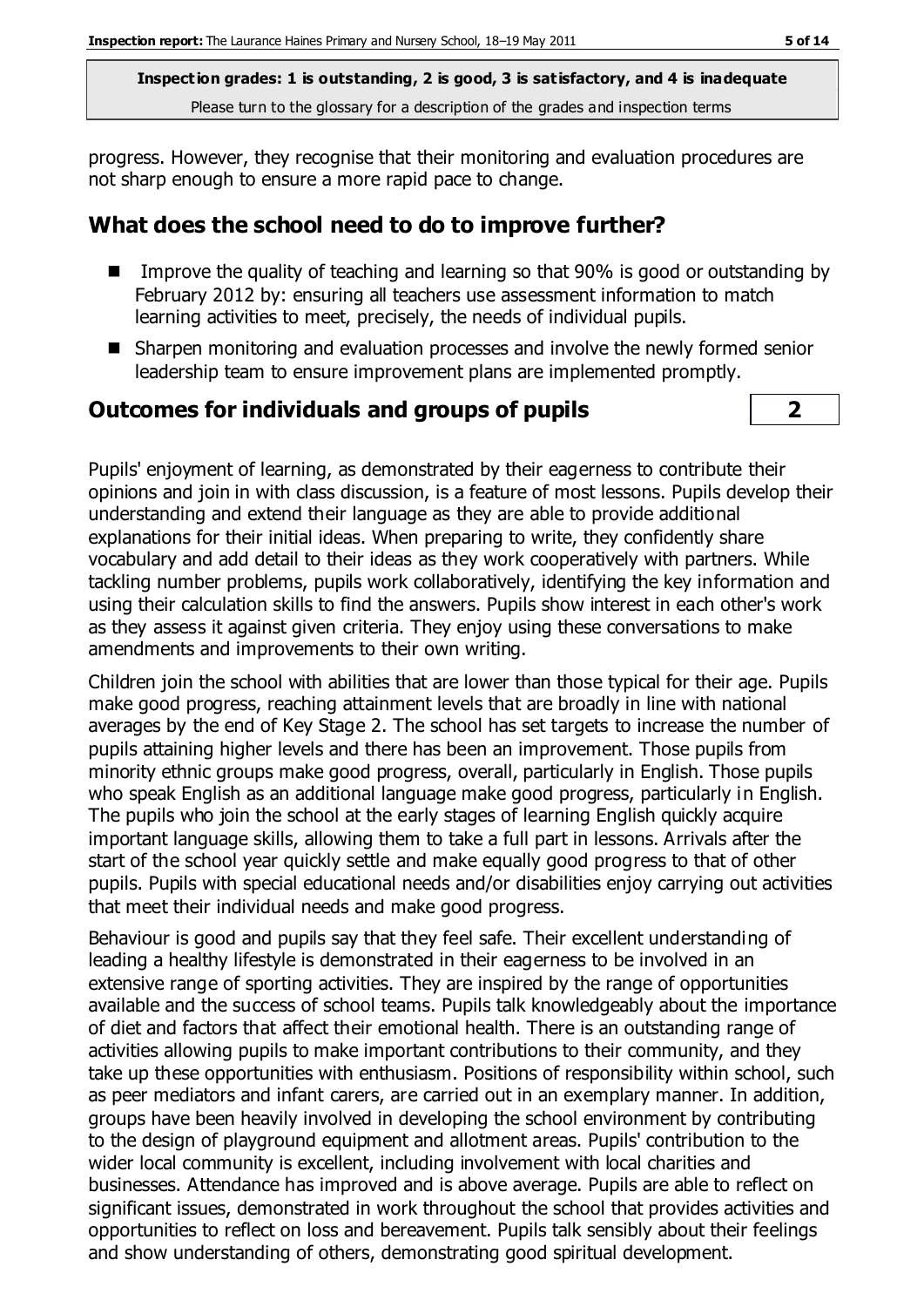These are the grades for pupils' outcomes

**Inspection grades: 1 is outstanding, 2 is good, 3 is satisfactory, and 4 is inadequate**

Please turn to the glossary for a description of the grades and inspection terms

| Pupils' achievement and the extent to which they enjoy their learning                                                     | $\overline{2}$          |
|---------------------------------------------------------------------------------------------------------------------------|-------------------------|
| Taking into account:<br>Pupils' attainment <sup>1</sup>                                                                   | 3                       |
| The quality of pupils' learning and their progress                                                                        | 2                       |
| The quality of learning for pupils with special educational needs and/or disabilities<br>and their progress               | 2                       |
| The extent to which pupils feel safe                                                                                      | $\overline{2}$          |
| Pupils' behaviour                                                                                                         | $\overline{2}$          |
| The extent to which pupils adopt healthy lifestyles                                                                       | 1                       |
| The extent to which pupils contribute to the school and wider community                                                   | 1                       |
| The extent to which pupils develop workplace and other skills that will contribute to<br>their future economic well-being | $\overline{\mathbf{2}}$ |
| Taking into account:<br>Pupils' attendance <sup>1</sup>                                                                   | $\mathcal{P}$           |
| The extent of pupils' spiritual, moral, social and cultural development                                                   |                         |

<sup>1</sup> The grades for attainment and attendance are: 1 is high; 2 is above average; 3 is broadly average; and 4 is low

## **How effective is the provision?**

The school provides a welcoming learning environment. Pupils enjoy the most success where teaching skilfully uses assessment information to match tasks to their needs and provides targeted support from teaching assistants. However, this practice is not fully consistent across the school. In the outstanding lessons, the very positive relationships between teachers and pupils are evident in supporting progress. Activities are linked to the pupils' interests, and help boys to make progress in writing. Activities are usually well structured and include good-quality resources. However, teaching lacks consistency and, at times, it is no more than satisfactory. On these occasions, the deployment of teaching assistants is not maximised and planning of work is not always precisely focused on the needs of individual learners well enough to support good levels of progress. Marking helps children to move forward by identifying clear targets. Pupils have also acquired a good understanding of how to assess their own work.

The curriculum provides a considered balance between basic skills in English and mathematics and the enhancement of pupils' creative and performance skills, including sporting activities and music. Planning of work links different subjects and pupils are given opportunities to reinforce their learning and develop their skills through themes and topics. Skills, including the ability to work collaboratively and those related to independent study, are effectively developed. The curriculum is underpinned by good use of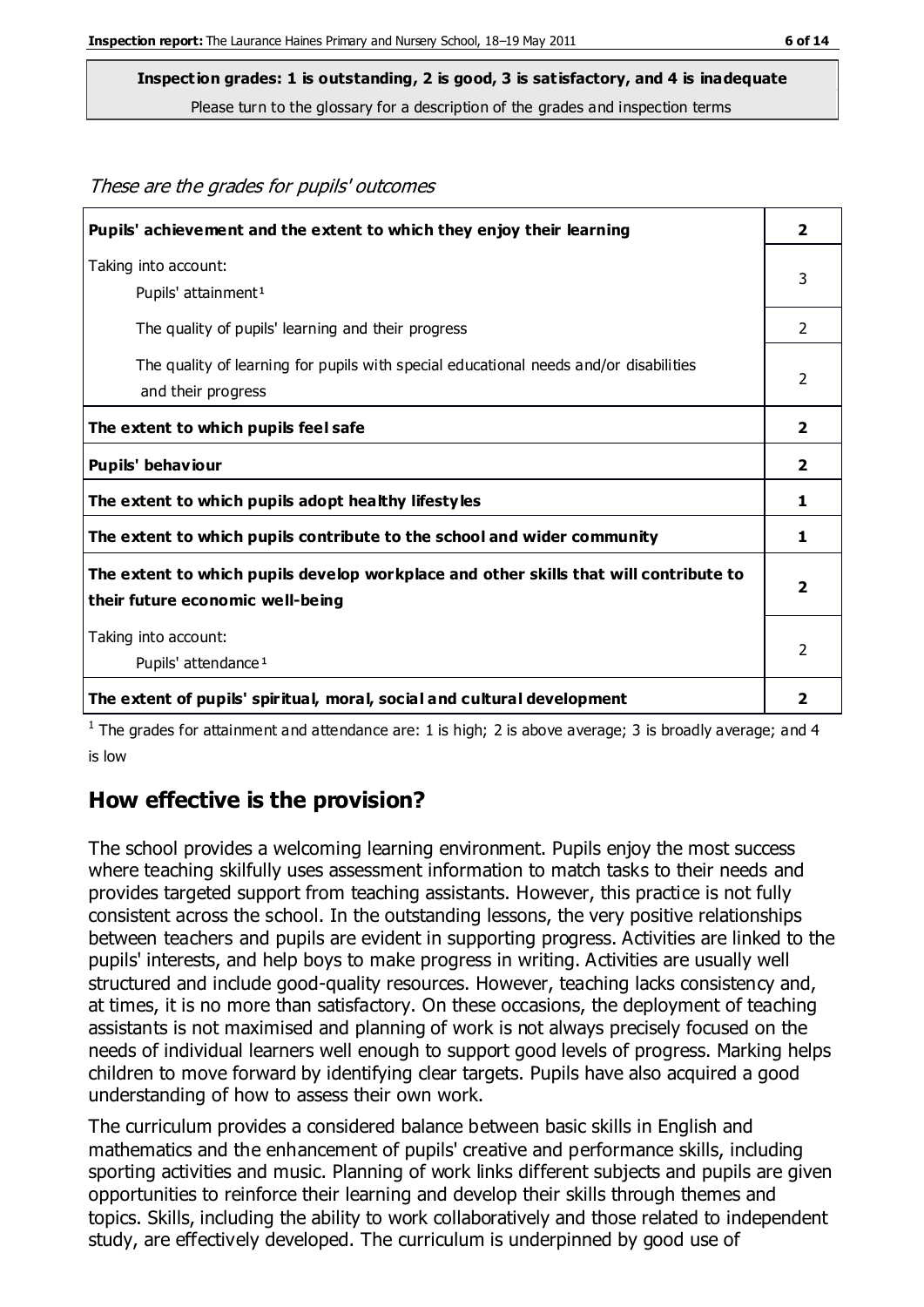information and communication technology. Pupils' learning opportunities are enriched by a number of popular clubs, visits to places of local interest and the use of outside specialists. Individual pupils compete at county level in a range of sports.

The school provides good support for pupils' personal development and pastoral care. The quality of pastoral care is recognised and valued by parents and carers who confirm that the school has a clear understanding of the personal needs of pupils. Specific thought and attention is given to pupils whose circumstances may make them vulnerable, including those with medical needs or those exhibiting challenging behaviours. Plans are implemented by staff, enabling individual needs to be met. Significant attention is placed on the induction of new pupils with home visits and regular contact with parents and carers. A programme for pupils moving to the next stage of their education has also proved effective. Pupils who join the school at the early stages of speaking English as an additional language receive well-targeted support to assist their learning and to help them settle into school life. Consequently, they achieve well. Detailed assessment systems are being refined so that all adults in the school are aware of the groups in their class who need extra intervention to improve progress. Where this intervention is already in place, it has a positive impact on pupils' outcomes.

| The quality of teaching                                                                                    |  |
|------------------------------------------------------------------------------------------------------------|--|
| Taking into account:<br>The use of assessment to support learning                                          |  |
| The extent to which the curriculum meets pupils' needs, including, where relevant,<br>through partnerships |  |
| The effectiveness of care, guidance and support                                                            |  |

These are the grades for the quality of provision

# **How effective are leadership and management?**

Senior leaders have secured the commitment of staff and the governing body in working hard to improve the school. Strengths are celebrated, but the school is realistic and accurate in defining what will take it forward. School improvement planning rightly focuses on improving attainment and achievement through securing greater consistency in teaching and learning. The school places a strong emphasis on the professional development of staff and those who take on positions of responsibility are, currently, receiving good support. The school has established a range of effective systems to monitor performance and support improvement. Monitoring of lessons and gaining the views of pupils keep senior leaders informed about the quality of provision, although findings are not always used well enough to secure improvement. Analysis of assessment data on pupils' progress and prior attainment and identification of pupils' learning needs help teachers to target work to meet the needs of individual learners. However, this information is not used systematically enough.

The governing body ensures the school responds to the needs of its community. Consequently, the school provides many opportunities for pupils to gain a good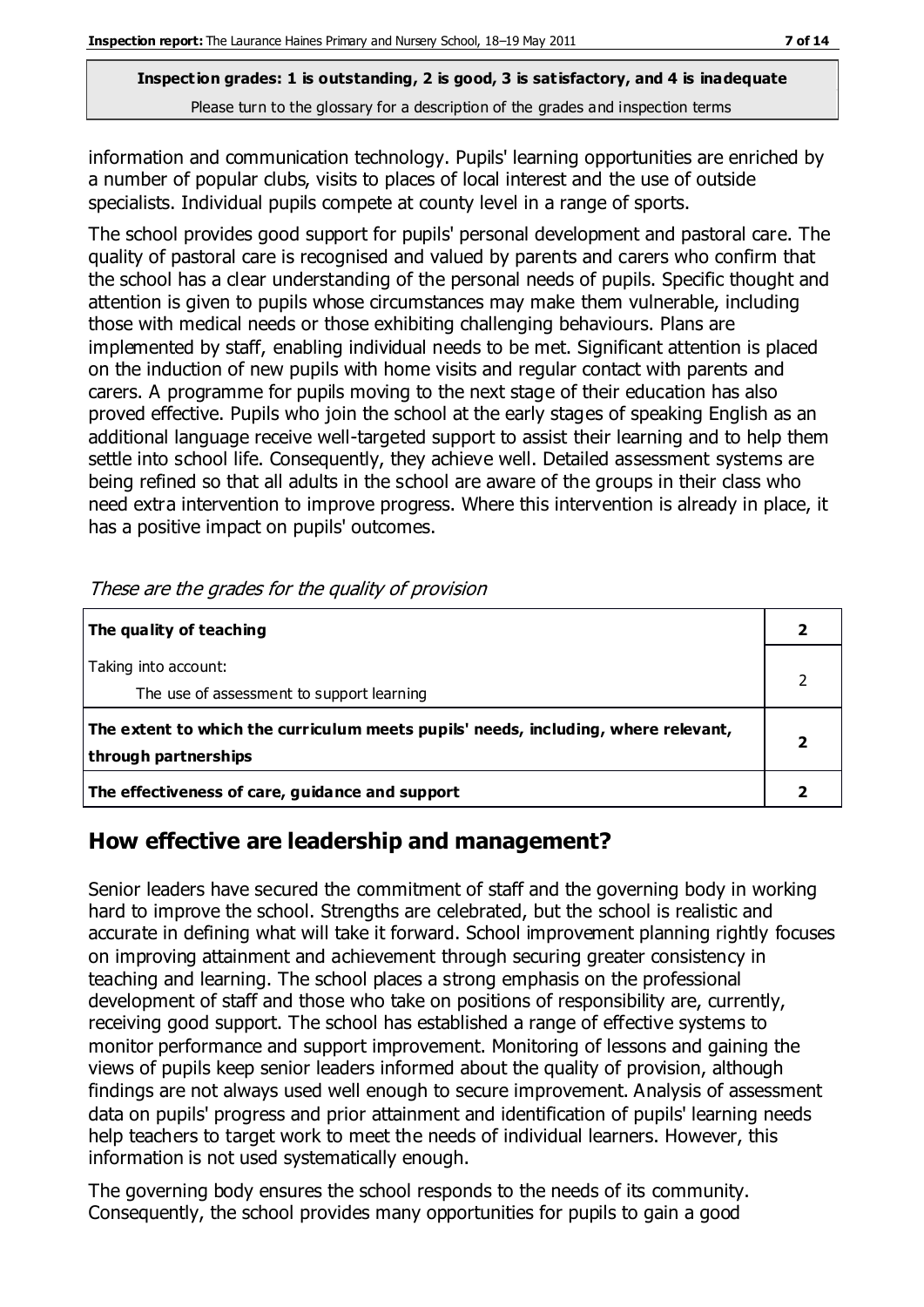understanding of people's backgrounds and communities in this country and abroad. Pupils' contribution to the school and local communities is excellent.

The governing body actively seeks the views of parents and carers and vigorously holds the school to account.

The school has a strong inclusive ethos, ensuring equal opportunity for all pupils. Consequently, the promotion of equality and approaches to tackling any form of discrimination are good. The school's close analysis of results of groups and individuals guides its actions in ensuring all learners achieve well.

Safeguarding systems are robust and rigorously applied. Detailed and well-organised procedures ensure that safeguarding arrangements are carefully followed. The school uses well established and reliable quality-assurance and risk-assessment systems. Local services and agencies are used well to enhance the safety and well-being of pupils experiencing difficult circumstances and those with special educational needs and/or disabilities.

There are many opportunities for parents and carers to be involved in the school, including regular coffee mornings and family learning workshops. These events help parents and carers to support their children's learning.

| The effectiveness of leadership and management in embedding ambition and driving<br><i>improvement</i>                                                           |                         |
|------------------------------------------------------------------------------------------------------------------------------------------------------------------|-------------------------|
| Taking into account:<br>The leadership and management of teaching and learning                                                                                   | $\mathcal{P}$           |
| The effectiveness of the governing body in challenging and supporting the<br>school so that weaknesses are tackled decisively and statutory responsibilities met | 2                       |
| The effectiveness of the school's engagement with parents and carers                                                                                             | $\overline{\mathbf{2}}$ |
| The effectiveness of partnerships in promoting learning and well-being                                                                                           | $\overline{\mathbf{2}}$ |
| The effectiveness with which the school promotes equality of opportunity and tackles<br>discrimination                                                           | $\overline{\mathbf{2}}$ |
| The effectiveness of safeguarding procedures                                                                                                                     | $\overline{\mathbf{2}}$ |
| The effectiveness with which the school promotes community cohesion                                                                                              | 2                       |
| The effectiveness with which the school deploys resources to achieve value for money                                                                             | 2                       |

These are the grades for leadership and management

# **Early Years Foundation Stage**

Staff work effectively as a team and successfully establish a welcoming environment in which children are nurtured and cherished from the start. There are good links with parents and carers so that children settle quickly and are eager to learn. Children join the Nursery with a narrow range of skills, particularly in communication, language and literacy and personal, social and emotional development. They enter an environment that pays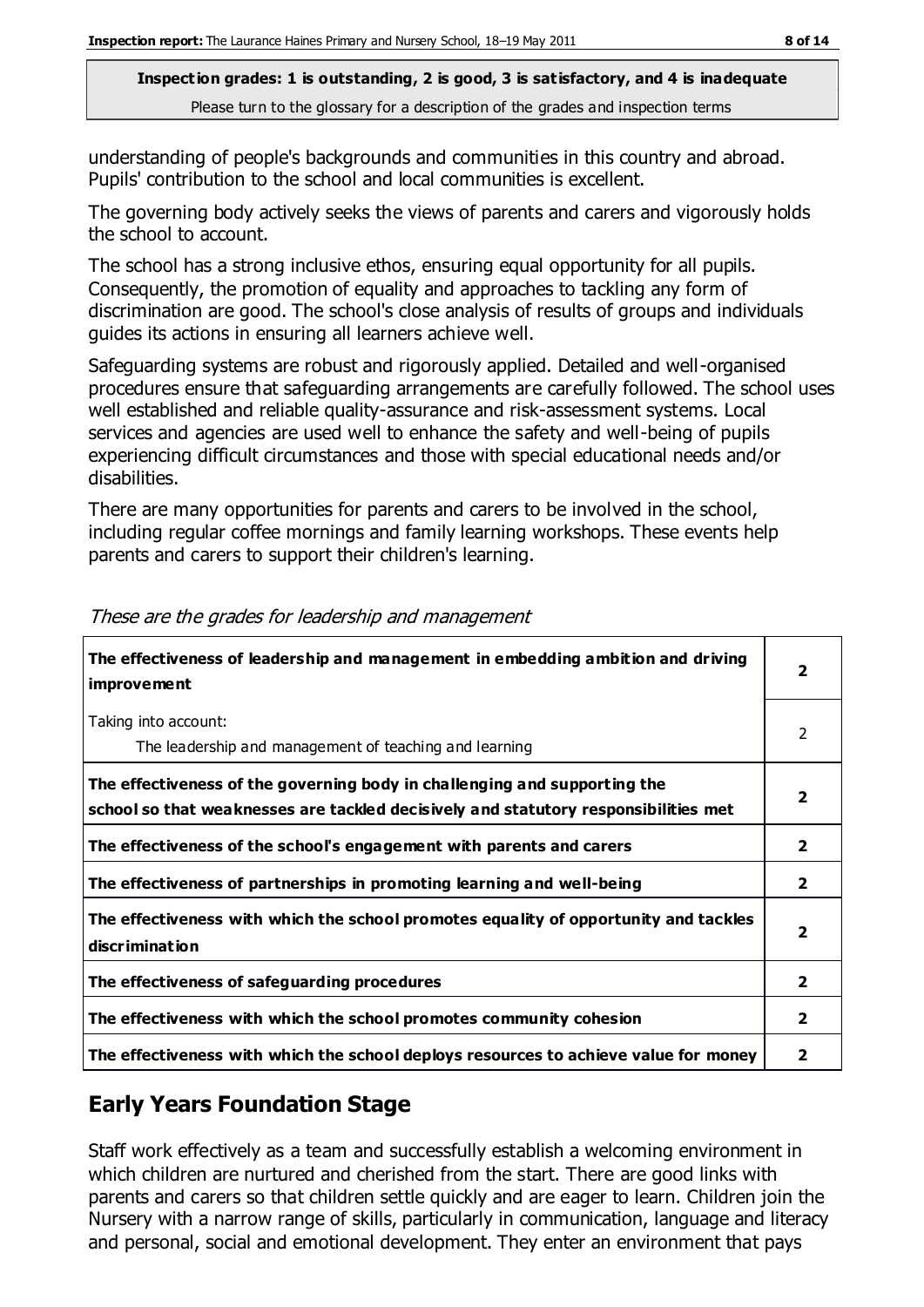close attention to the use of language and key words that are linked to children's everyday experiences. Provision is good because the staff know the children well. This means the children move confidently between activities and relate well with all the adults with whom they work. Lesson planning is appropriately focused on the development of children's skills, although assessment procedures have yet to be firmly established to ensure that staff have accurate and reliable information about children's progress. Support is particularly good for children with special educational needs and/or disabilities and for those whose circumstances make them potentially vulnerable. Support for those children who speak English as an additional language is equally good. Children listen attentively and chatter enthusiastically about their work. They happily move from one activity to another. The school makes effective use of both the indoor and outside areas, which provide a wide range of resources to develop confidence and promote independent learning. Questioning is often used well to probe the children's understanding and capture their interest. Themed topics ensure all areas of learning are covered, with a particular focus on early reading, writing and number skills. The effective leadership of the Early Years and Foundation Stage ensures provision is well directed and, consequently, outcomes for pupils are good.

**Overall effectiveness of the Early Years Foundation Stage 2** Taking into account: Outcomes for children in the Early Years Foundation Stage 2 The quality of provision in the Early Years Foundation Stage **2** 2 The effectiveness of leadership and management of the Early Years Foundation Stage 2

These are the grades for the Early Years Foundation Stage

# **Views of parents and carers**

The very large majority of the responses to the Ofsted questionnaire were positive. A number of parents and carers made written comments and some of these expressed considerable satisfaction with the school. These included positive remarks about how happy pupils are and how parents and carers feel part of the school. However, some questionnaires recorded reservations over a few issues. These included the degree of communication between school and home. The inspection team looked at this during the course of the inspection. They judged that the range of methods the school uses to communicate with parents and carers, such as newsletters and an informative website, were helpful to gaining understanding of the school.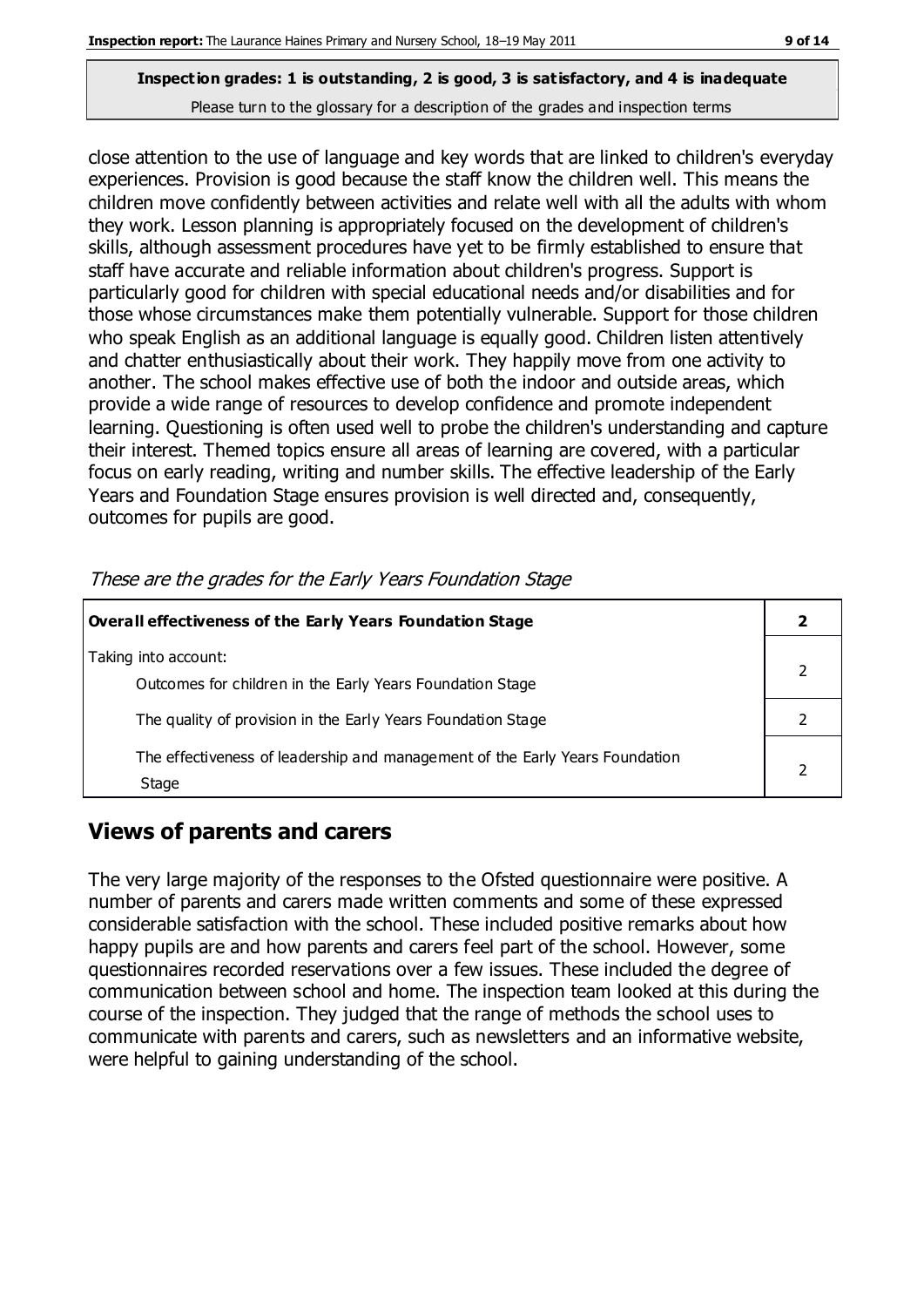#### **Responses from parents and carers to Ofsted's questionnaire**

Ofsted invited all the registered parents and carers of pupils registered at The Laurance Haines Primary and Nursery School to complete a questionnaire about their views of the school.

In the questionnaire, parents and carers were asked to record how strongly they agreed with 13 statements about the school. The inspection team received 190 completed questionnaires by the end of the on-site inspection. In total, there are 506 pupils registered at the school.

| <b>Statements</b>                                                                                                                                                                                                                                       | <b>Strongly</b><br>agree |               | Agree        |               | <b>Disagree</b> |                | <b>Strongly</b><br>disagree |                |
|---------------------------------------------------------------------------------------------------------------------------------------------------------------------------------------------------------------------------------------------------------|--------------------------|---------------|--------------|---------------|-----------------|----------------|-----------------------------|----------------|
|                                                                                                                                                                                                                                                         | <b>Total</b>             | $\frac{1}{2}$ | <b>Total</b> | $\frac{0}{0}$ | <b>Total</b>    | $\frac{0}{0}$  | <b>Total</b>                | $\frac{1}{2}$  |
| My child enjoys school                                                                                                                                                                                                                                  | 101                      | 53            | 82           | 43            | 6               | 3              | 1                           | $\mathbf{1}$   |
| The school keeps my child<br>safe                                                                                                                                                                                                                       | 95                       | 50            | 85           | 45            | 5               | 3              | 1                           | $\mathbf{1}$   |
| My school informs me about<br>my child's progress                                                                                                                                                                                                       | 69                       | 36            | 104          | 55            | 13              | 7              | 3                           | $\overline{2}$ |
| My child is making enough<br>progress at this school                                                                                                                                                                                                    | 62                       | 33            | 111          | 59            | 14              | 7              | 1                           | $\mathbf{1}$   |
| The teaching is good at this<br>school                                                                                                                                                                                                                  | 80                       | 42            | 96           | 51            | 8               | 4              | 0                           | $\mathbf 0$    |
| The school helps me to<br>support my child's learning                                                                                                                                                                                                   | 74                       | 39            | 100          | 53            | 10              | 5              | 4                           | $\overline{2}$ |
| The school helps my child to<br>have a healthy lifestyle                                                                                                                                                                                                | 67                       | 35            | 112          | 59            | $\overline{7}$  | $\overline{4}$ | $\mathbf 0$                 | $\mathbf 0$    |
| The school makes sure that<br>my child is well prepared for<br>the future (for example<br>changing year group,<br>changing school, and for<br>children who are finishing<br>school, entering further or<br>higher education, or entering<br>employment) | 62                       | 33            | 105          | 55            | 10              | 5              | $\mathbf 0$                 | $\mathbf 0$    |
| The school meets my child's<br>particular needs                                                                                                                                                                                                         | 56                       | 29            | 110          | 58            | 14              | 7              | 2                           | 1              |
| The school deals effectively<br>with unacceptable behaviour                                                                                                                                                                                             | 54                       | 28            | 106          | 56            | 17              | 9              | $\overline{2}$              | $\mathbf{1}$   |
| The school takes account of<br>my suggestions and concerns                                                                                                                                                                                              | 48                       | 25            | 111          | 58            | 13              | $\overline{7}$ | 3                           | 2              |
| The school is led and<br>managed effectively                                                                                                                                                                                                            | 72                       | 38            | 99           | 52            | 11              | 6              | $\overline{2}$              | $\mathbf{1}$   |
| Overall, I am happy with my<br>child's experience at this<br>school                                                                                                                                                                                     | 77                       | 41            | 100          | 53            | 6               | 3              | $\overline{2}$              | $\mathbf{1}$   |

The table above summarises the responses that parents and carers made to each statement. The percentages indicate the proportion of parents and carers giving that response out of the total number of completed questionnaires. Where one or more parents and carers chose not to answer a particular question, the percentages will not add up to 100%.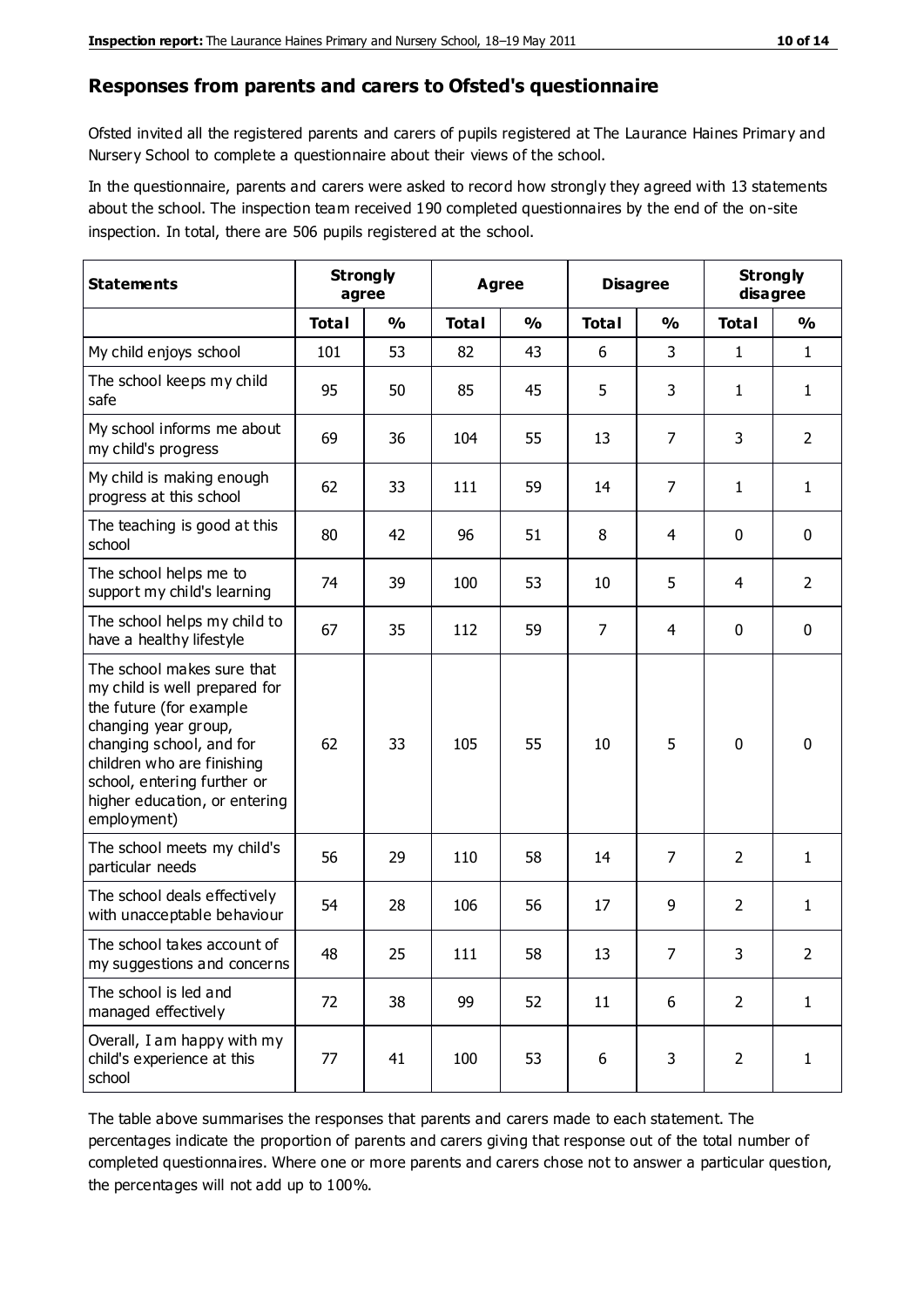# **Glossary**

| Grade   | <b>Judgement</b> | <b>Description</b>                                                                                                                                                                                                            |
|---------|------------------|-------------------------------------------------------------------------------------------------------------------------------------------------------------------------------------------------------------------------------|
| Grade 1 | Outstanding      | These features are highly effective. An outstanding school<br>provides exceptionally well for all its pupils' needs.                                                                                                          |
| Grade 2 | Good             | These are very positive features of a school. A school that<br>is good is serving its pupils well.                                                                                                                            |
| Grade 3 | Satisfactory     | These features are of reasonable quality. A satisfactory<br>school is providing adequately for its pupils.                                                                                                                    |
| Grade 4 | Inadequate       | These features are not of an acceptable standard. An<br>inadequate school needs to make significant improvement<br>in order to meet the needs of its pupils. Ofsted inspectors<br>will make further visits until it improves. |

## **What inspection judgements mean**

## **Overall effectiveness of schools**

|                       | Overall effectiveness judgement (percentage of schools) |      |                     |                   |
|-----------------------|---------------------------------------------------------|------|---------------------|-------------------|
| <b>Type of school</b> | <b>Outstanding</b>                                      | Good | <b>Satisfactory</b> | <b>Inadequate</b> |
| Nursery schools       | 46                                                      | 48   | 6                   |                   |
| Primary schools       | 6                                                       | 47   | 40                  | 7                 |
| Secondary schools     | 12                                                      | 39   | 38                  | 11                |
| Sixth forms           | 13                                                      | 42   | 41                  | 3                 |
| Special schools       | 28                                                      | 49   | 19                  | 4                 |
| Pupil referral units  | 14                                                      | 45   | 31                  | 10                |
| All schools           | 10                                                      | 46   | 37                  |                   |

New school inspection arrangements were introduced on 1 September 2009. This means that inspectors now make some additional judgements that were not made previously.

The data in the table above are for the period 1 September 2010 to 31 December 2010 and are consistent with the latest published official statistics about maintained school inspection outcomes (see **[www.ofsted.gov.uk](http://www.ofsted.gov.uk/)**).

The sample of schools inspected during 2010/11 was not representative of all schools nationally, as weaker schools are inspected more frequently than good or outstanding schools.

Percentages are rounded and do not always add exactly to 100.

Sixth form figures reflect the judgements made for the overall effectiveness of the sixth form in secondary schools, special schools and pupil referral units.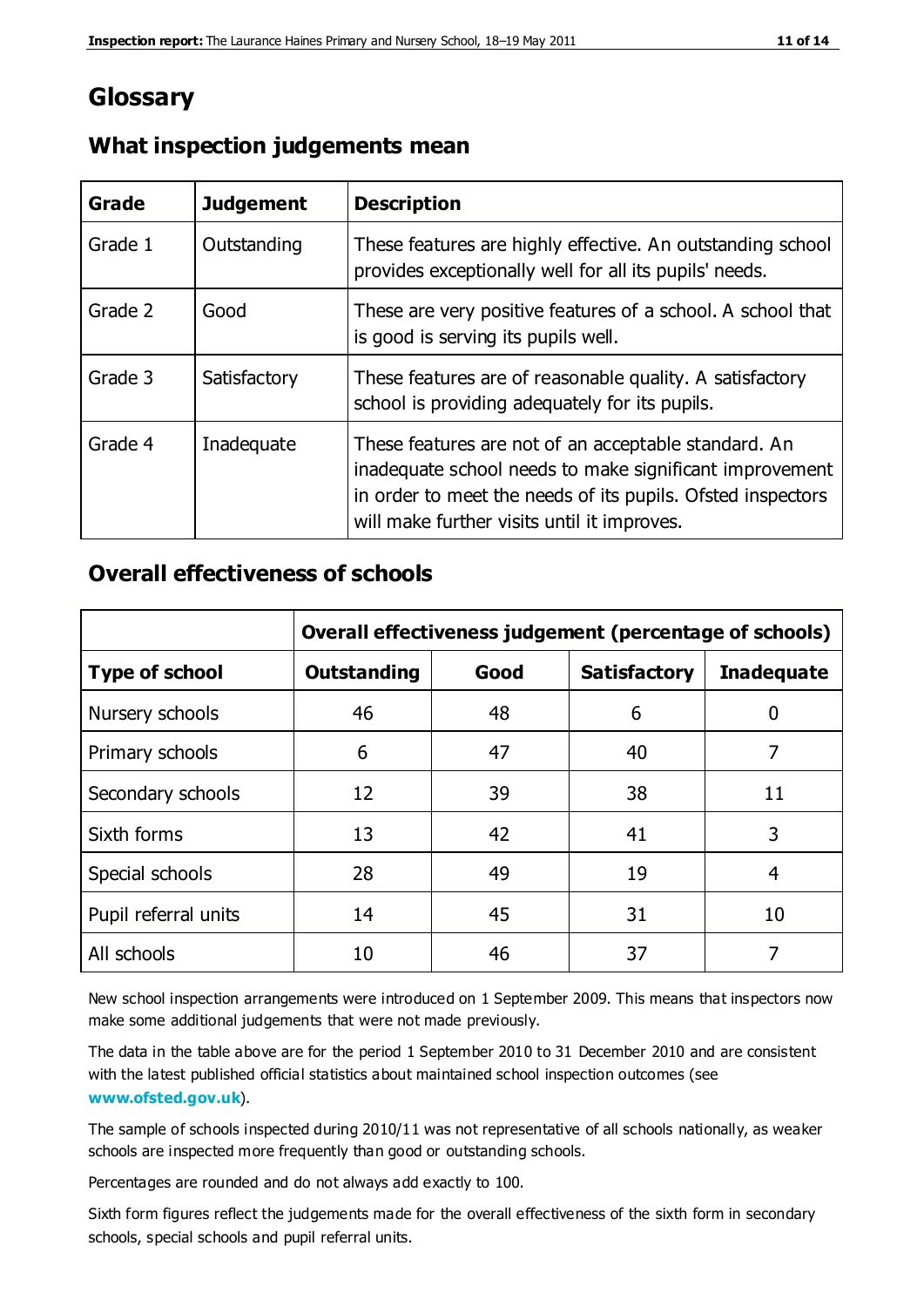# **Common terminology used by inspectors**

| Achievement:               | the progress and success of a pupil in their learning,<br>development or training.                                                                                                                                                          |
|----------------------------|---------------------------------------------------------------------------------------------------------------------------------------------------------------------------------------------------------------------------------------------|
| Attainment:                | the standard of the pupils' work shown by test and<br>examination results and in lessons.                                                                                                                                                   |
| Capacity to improve:       | the proven ability of the school to continue<br>improving. Inspectors base this judgement on what<br>the school has accomplished so far and on the quality<br>of its systems to maintain improvement.                                       |
| Leadership and management: | the contribution of all the staff with responsibilities,<br>not just the headteacher, to identifying priorities,<br>directing and motivating staff and running the school.                                                                  |
| Learning:                  | how well pupils acquire knowledge, develop their<br>understanding, learn and practise skills and are<br>developing their competence as learners.                                                                                            |
| Overall effectiveness:     | inspectors form a judgement on a school's overall<br>effectiveness based on the findings from their<br>inspection of the school. The following judgements,<br>in particular, influence what the overall effectiveness<br>judgement will be. |
|                            | The school's capacity for sustained<br>improvement.                                                                                                                                                                                         |
|                            | Outcomes for individuals and groups of pupils.                                                                                                                                                                                              |
|                            | The quality of teaching.                                                                                                                                                                                                                    |
|                            | The extent to which the curriculum meets<br>pupils' needs, including, where relevant,<br>through partnerships.                                                                                                                              |
|                            | The effectiveness of care, guidance and<br>support.                                                                                                                                                                                         |
| Progress:                  | the rate at which pupils are learning in lessons and<br>over longer periods of time. It is often measured by<br>comparing the pupils' attainment at the end of a key                                                                        |

stage with their attainment when they started.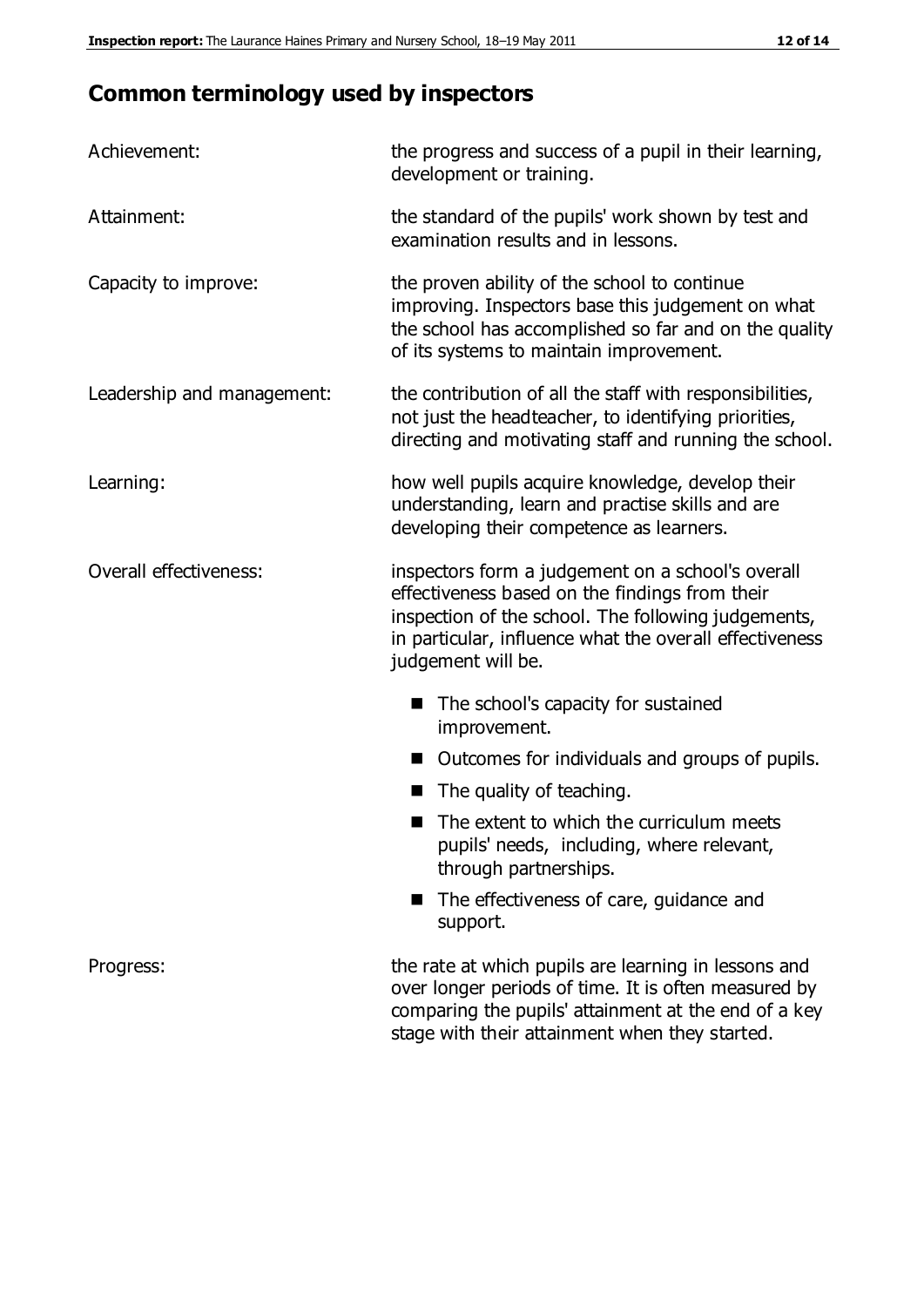## **This letter is provided for the school, parents and carers to share with their children. It describes Ofsted's main findings from the inspection of their school.**

20 May 2011

#### Dear Pupils

#### **Inspection of The Laurance Haines Primary and Nursery School, Watford, WD18 0DD**

Thank you for being so welcoming when we inspected your school. Thanks also to those of you who completed questionnaires to say what you thought of your school. We enjoyed talking to you at break and lunchtime and when visiting your lessons.

We were impressed by your good behaviour and the enthusiasm that you showed in lessons. It was clear from talking to you and the questionnaire replies we received from you and your parents and carers that you enjoy school and feel safe. You were very clear that you think that your headteacher and other staff do a good job. We agree with this and consider your school to be a good one. Some of you felt that behaviour could be better, but when we saw you working with your teachers we thought that behaviour was good. We were very impressed with how well you carry out jobs around the school, such as those of peer mediators and being members of the school and eco councils. We think this work and your involvement in the local community are outstanding. Also, your understanding of the need to lead a healthy lifestyle is outstanding because you respond exceptionally well to the encouragement you get in school to eat well and take exercise. This has helped your school teams to be successful in their sporting activities.

To make your school even better we have asked your headteacher to:

- make sure that the work you are asked to do in lessons is always just at the right levels to help you make even more progress
- **E** ensure that those in charge of the school keep an even closer eye on how you are doing.

We know that you will do all you can to work hard with your teachers. We wish you every success.

Yours sincerely

Chris Read Lead inspector